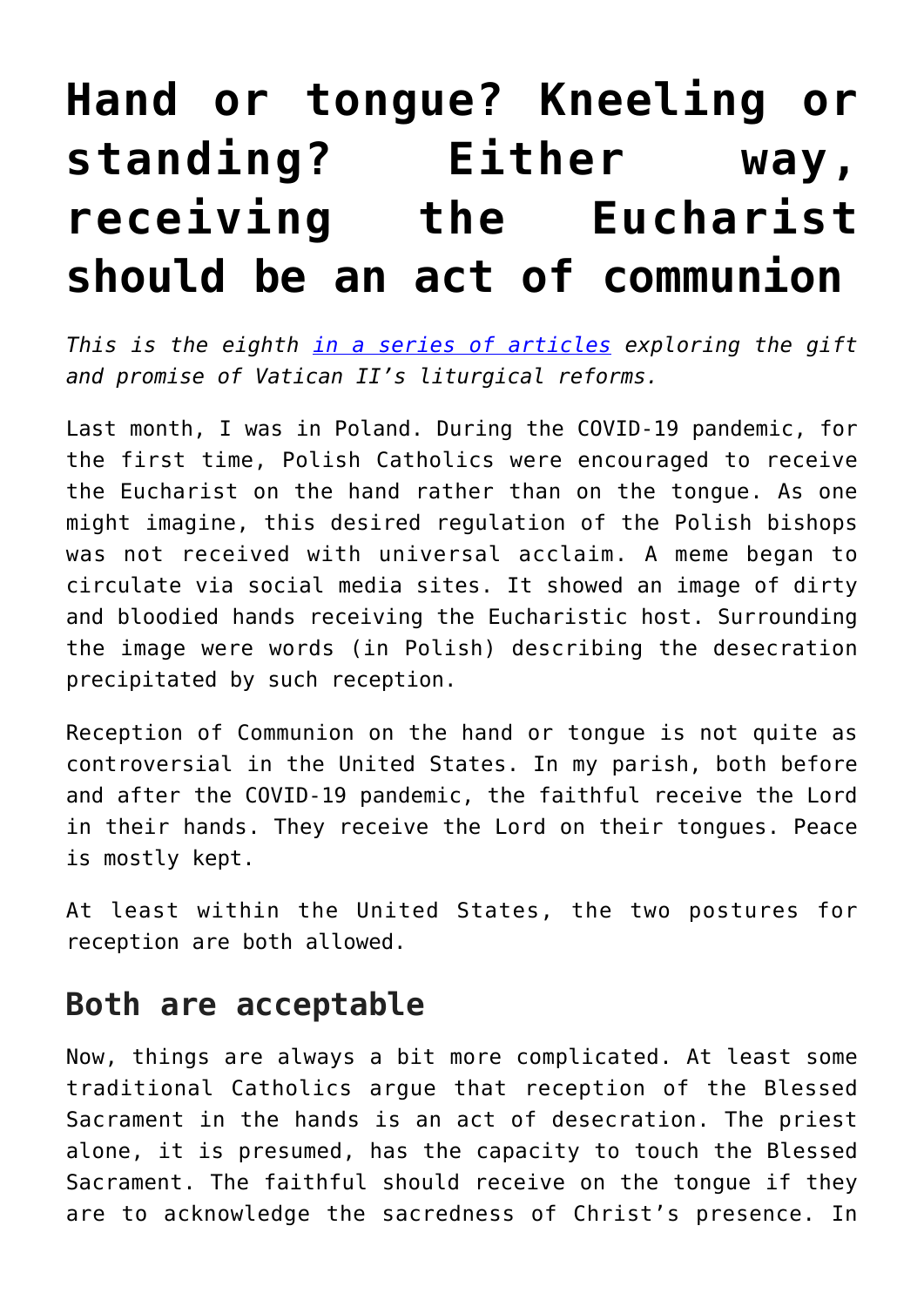fact, some correlate the decline in faith in the doctrines of Real Presence and transubstantiation with this mode of reception.



Shutterstock

As you might suspect, I do not hold this position. In the early Church, reception on the hand was, in many places (such as Jerusalem), the normative posture of reception. Cyril of Jerusalem, for example, developed a robust account of Eucharistic presence while encouraging the faithful to receive the presence of Christ by making their hands into a throne.

After all, where in the Church's theology does it say that the faithful are not worthy of touching the body of the Lord? Are the hands of the baptized incapable of holding the Eucharistic Lord?

At the same time, reception on the hand is not also universally required.

The faithful may receive on the tongue. Growing up, the possibility of reception on the tongue was not presented to me (at least in a way that was remotely attractive). Yes, I could receive the Eucharist on the tongue. But since the Second Vatican Council, I was told, we have encouraged people to receive the Blessed Sacrament in their hands.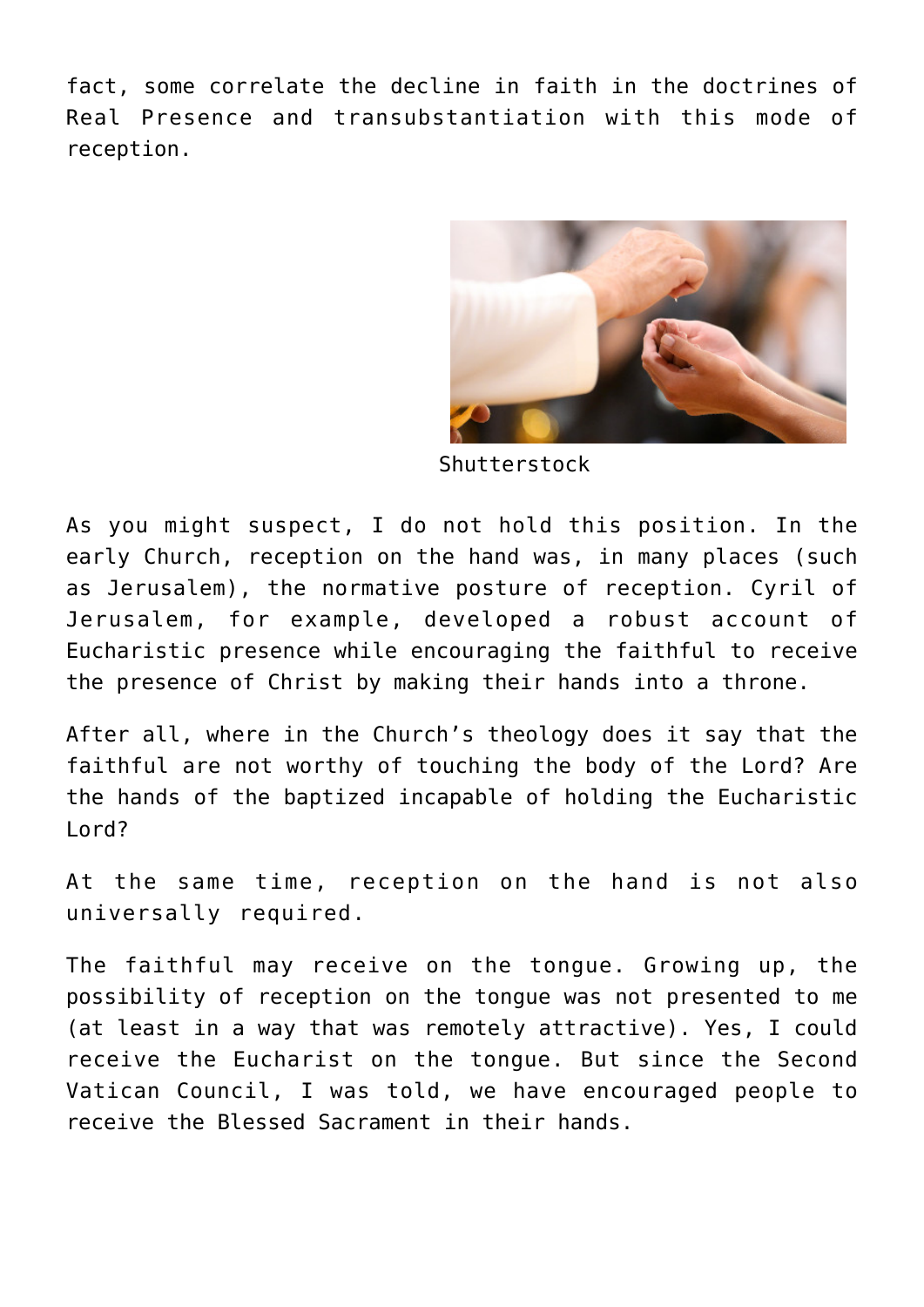

Shutterstock

In fact, I received the Blessed Sacrament almost exclusively on the hands until my son arrived. When he began to eat "real" food, I paid attention to the way that he came to me for food. My little toddler walked up to me, opened his mouth and allowed me to feed him. As someone who thinks about Catholicism more than the average person, I at once connected this posture to the Eucharist. I, too, could receive Our Lord as a little child, totally receptive to the presence of Jesus.

But then COVID-19 came along. It was interesting, because, at once, I had no problem receiving Our Lord in my hands. My body knew the way of receiving Jesus in both ways. My hands could be a throne to receive the Eucharistic Lord. I could approach Jesus as a child, letting the Lord feed me.

# **Be intentional**

All of this made me think about a letter from St. Augustine to Januarius, written 1,600 years ago. Januarius wrote to Augustine demanding to know why some churches had different liturgical practices than his own. Some churches received the Eucharist on Good Friday. Some didn't. Which ones were right? And Januarius, it should be noted, was very clear that the ones who didn't were in the right.

Be wary of writing letters to St. Augustine. He wrote back. The doctor of grace informed Januarius that liturgical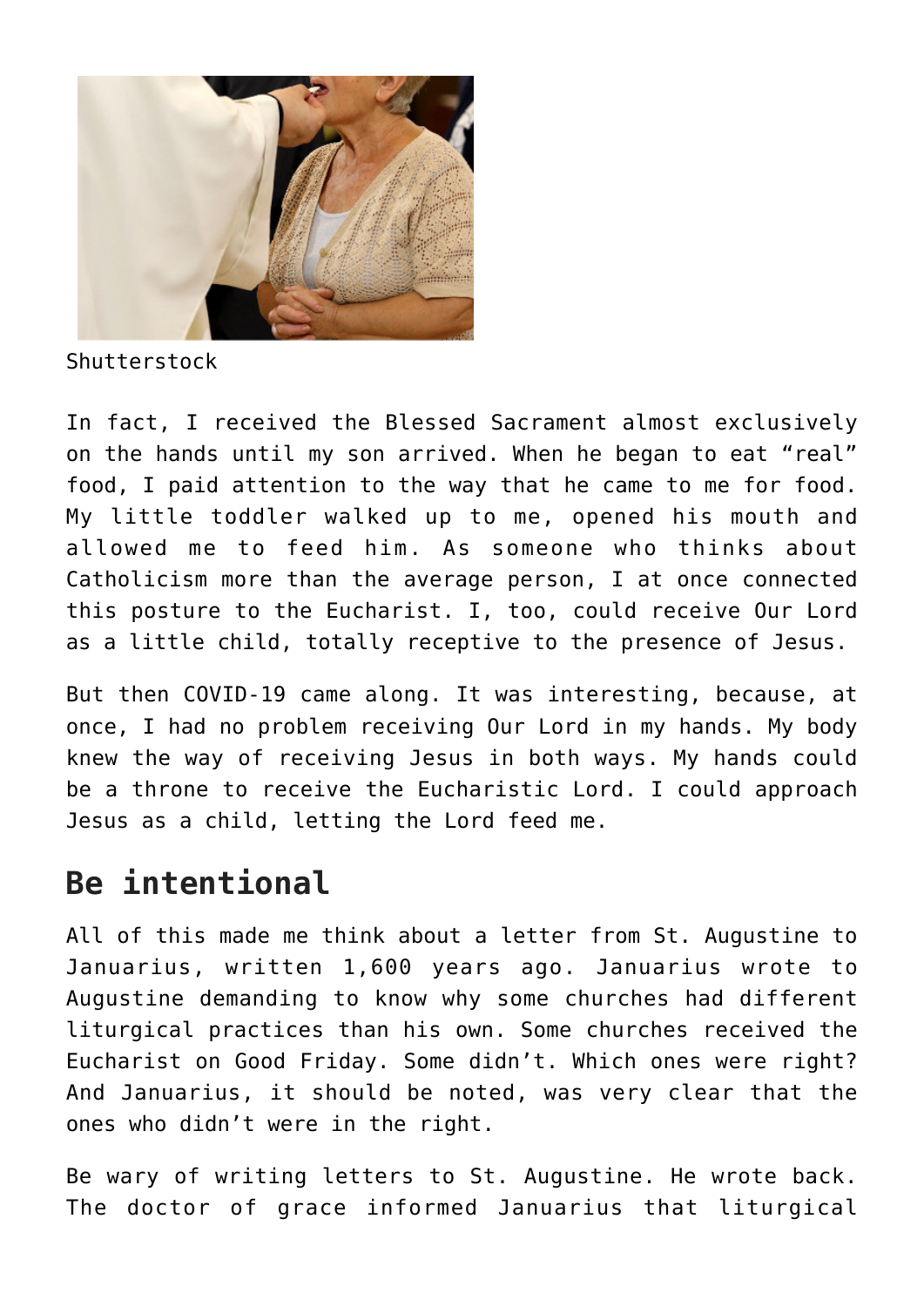practice can differ if such practice doesn't contradict faith and morals. Some people received the Eucharist on Good Friday. Some didn't. Simmer down, Januarius.

The post-conciliar practice, therefore, allows both practices. You can receive the Blessed Sacrament in the hand. You can receive on the tongue. Simmer down, everyone. Both are allowed. Both postures should be taken up in a spirit of profound reverence.

My second-grade catechists, who did discourage us from receiving on the tongue, also underlined for me that in receiving Jesus in my hands, I was receiving a beautiful king. Be intentional. Be thoughtful. Receive the beloved. Such catechesis, I hope, is integral to the National Eucharistic Revival in the U.S. Church. But again, both are allowed. Both can lead us to glorify God and receive the sanctification God wants for us.

## **Standing or kneeling?**

The question about receiving while standing or kneeling is more complicated. The official position of the U.S. Church is that one should receive the Blessed Sacrament while standing. Liturgical law within the United States encourages this posture for the sake of unity. As St. Thomas Aquinas notes, the reality that the Eucharist points to is deeper unity within the Church.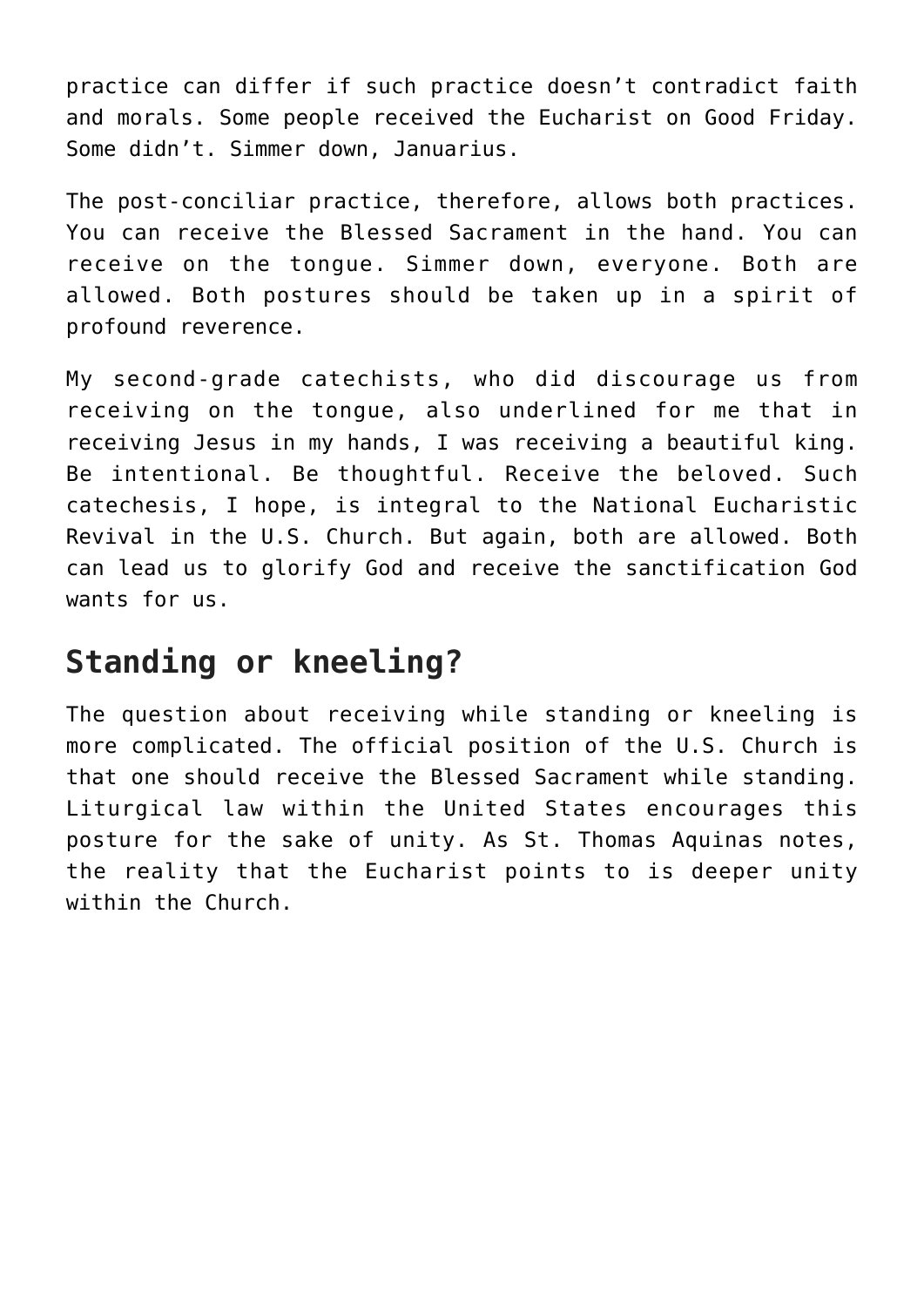

A woman kneels for Communion at the Basilica of the National Shrine of the Immaculate Conception in Washington in 2013. (CNS photo/Nancy Phelan Wiechec)

Let me be a bit provocative here, I hope in a way that is helpful to increasing unity. It is right and just, of course, that the end of the Eucharist is unity. But is it possible that such unity can co-exist even within a diversity of postures for Eucharistic reception? Could the Church in the United States have allowed for a bit more diversity here?

I dare to hope, but yes. I have been to campus ministries where a small kneeler is placed at the front of the church during Communion. Some received on the tongue while kneeling. Some received on the hands while standing. Some received on the hands while kneeling. It didn't feel that this diversity ripped apart ecclesial unity. Rather, it felt like here we were. There were those of us who stood and received and those of us who kneeled, but we were united in a common act of liturgical devotion.

Maybe this is the "organic" development really happening in the Church these days. What's happening is a return to Augustine's principle that liturgical practice can be diverse if it doesn't contradict faith and morals.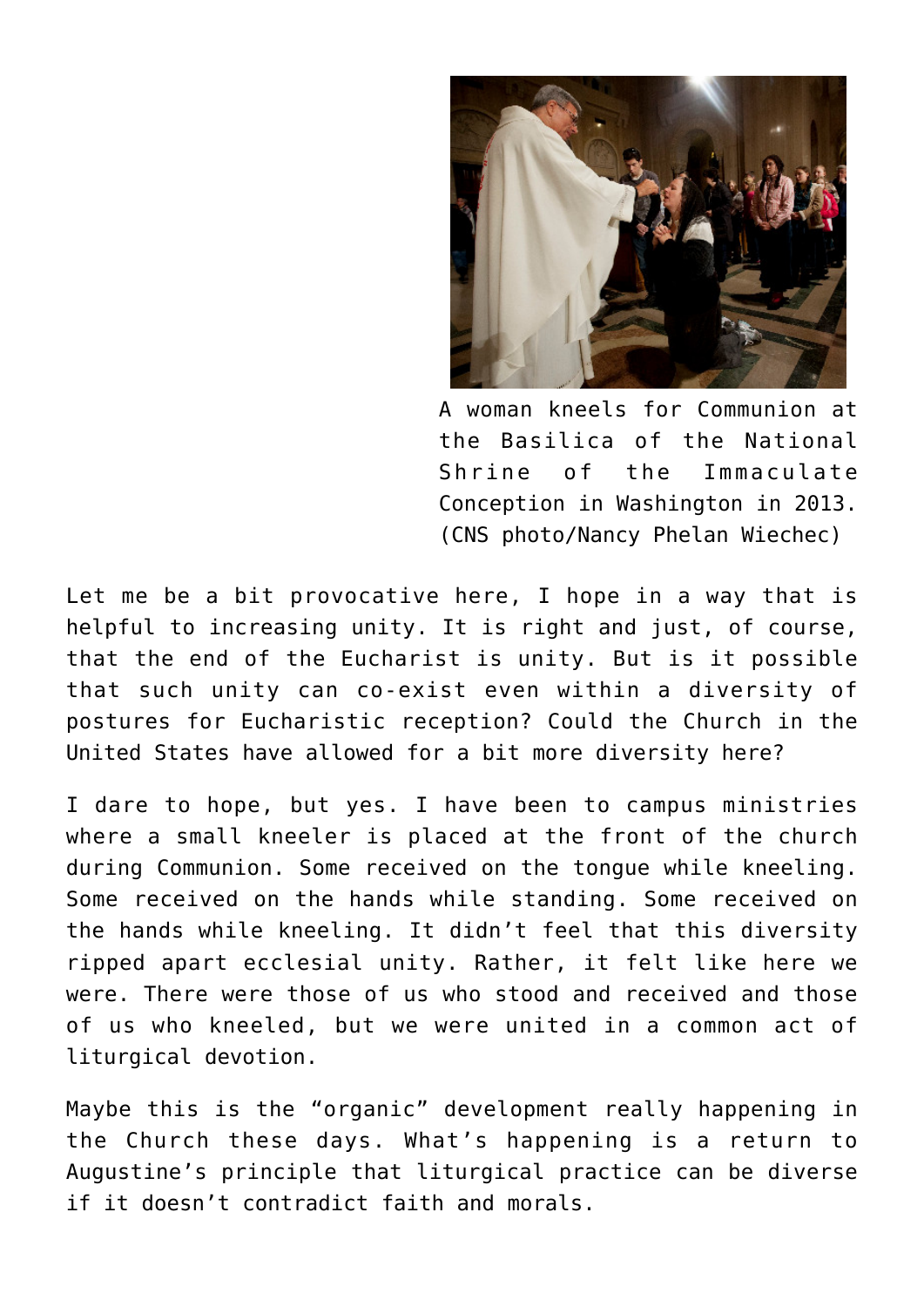We stand and receive on the hand. This is an ancient posture, one in which we welcome the Eucharistic Lord as one who stands upright, as a creature made for Eucharistic praise.



Cardinal Daniel N. DiNardo, left, and Bishop Daniel E. Flores distribute Communion during a Mass at the Basilica of Our Lady of San Juan del Valle in San Juan, Texas. (CNS photo/Chaz Muth)

We stand and receive on the tongue. We are fed by the Lord. We receive as a child welcoming Christ into our hearts.

We kneel and receive on the hand or the tongue. In assuming this posture, we underline our radical dependency on the God who feeds us.

I hope none of this is taken as relativistic. But, dear me, perhaps it's a return to a more robust account of the Catholic both/and. If the Church allows it, let it happen. And maybe, if it's not destroying the very fabric of ecclesial life (and that's a discernment that's outside my pay grade), the Church should, in fact, allow it.

This isn't about my preferences. It's about the unity of the Church, a Church that has a lot of different people who think about worship in different ways. We all belong to one another.